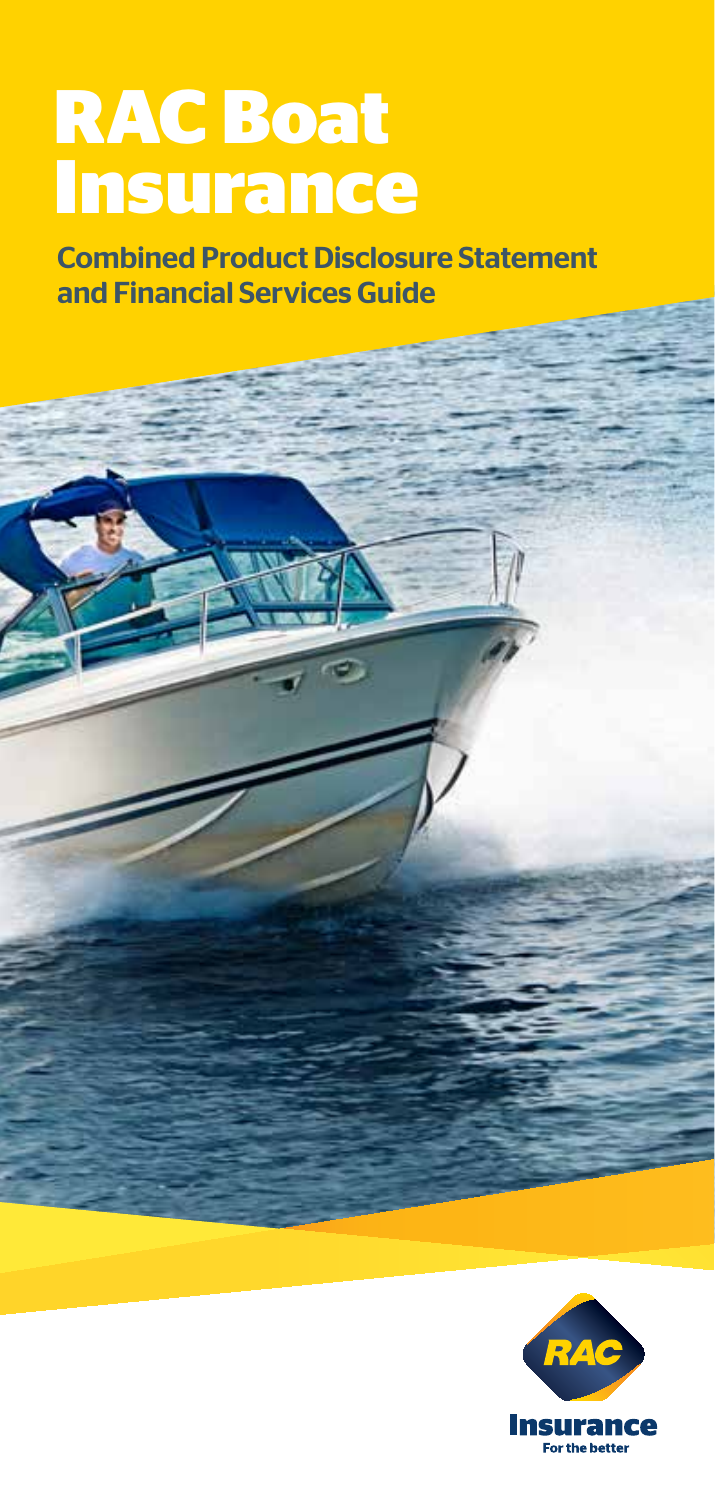RAC Insurance Pty Limited (ABN 59 094 685 882) (RAC Insurance) is an authorised general insurance company specialising in general insurance products. Our Australian Financial Services (AFS) Licence number is 231222. We have sole responsibility for the content of the Product Disclosure Statement (PDS) commencing at page 5, the cover provided under the policy, policy administration and the assessment and payment of claims.

RAC Distribution Pty Ltd (ABN 71 092 581 470) (RAC Distribution) is our authorised representative. Its Authorised Representative number is 238025. We have authorised RAC Distribution to distribute to you the Financial Services Guide (FSG) commencing at page 31. Any financial services offered will be provided by a representative of RAC Distribution. RAC Distribution has a binding agreement with us that authorises them to arrange for the issue of general insurance contracts on our behalf which are binding on us just as if we had issued the policy itself. If you decide to purchase a nominated insurance policy, your contract will be with RAC Insurance as the insurer.

RAC Insurance and RAC Distribution are part of the RAC Group of Companies.

# **Contents**

| <b>Welcome to RAC Insurance</b>         | 4  |
|-----------------------------------------|----|
| <b>Product Disclosure Statement</b>     | 5  |
| About this Product Disclosure Statement | 5  |
| Your RAC Boat Insurance                 | 9  |
| Your additional benefits                | 11 |
| General exclusions                      | 15 |
| Claiming on your policy                 | 18 |
| Other important information             | 22 |
| Definitions                             | 29 |
| <b>Financial Services Guide</b>         | 31 |
| About this Financial Services Guide     | 31 |
| Our services                            | 31 |
| How we are paid                         | 32 |
| Addressing complaints                   | 32 |
| Compensation arrangements               | 32 |
| Index                                   | 33 |

This Combined PDS and FSG was prepared on 30 November 2014 and is effective from 1 January 2015.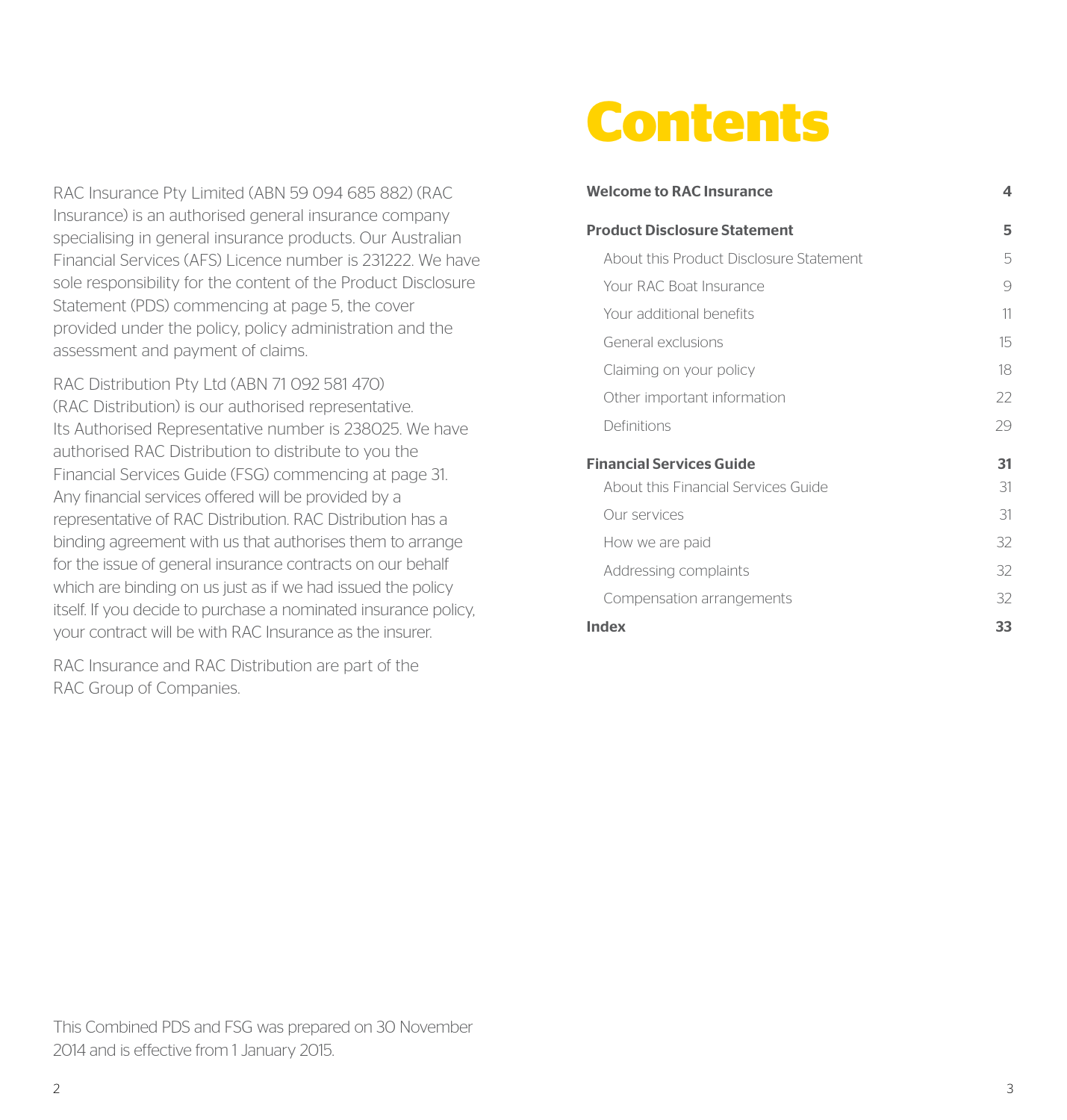# **Welcome to RAC Insurance**

We're here to do the right thing by you. That's our promise. And we've been keeping that promise for over 65 years. What do we mean when we say we do the right thing by you?

For a start, we believe in looking after our members – not just their things. So you can expect a more helpful service, from a WA claims team who live in your world.

And when we say you're covered, we mean it. Our very comprehensive insurance means that if the time comes and you need to claim, we'll keep our promise.

What's more, you'll get great value, dependable boat cover. That's why one in three WA households choose to insure with RAC.

For more details about your policy, or our simple claims process, look through this Product Disclosure Statement. Alternatively, call us on 1317 03 or go to rac.com.au

As a valued RAC member, you'll receive exclusive discounts on a huge range of retail outlets. And even on RAC products and services. We call it Member Benefits. You can find out more at rac.com.au/memberbenefits

# **Product Disclosure Statement**

## **About this Product Disclosure Statement**

This RAC Boat Insurance PDS, together with:

I the schedule we provide to you,

- **D** our Premium, Excess and Discount Guide (PED Guide), and
- **D** any Supplementary PDS we issue.

explain the cover and benefits provided by the boat insurance you have chosen and the limits, conditions and exclusions that apply to it.

We strongly recommend that you read these documents carefully so you fully understand the cover we provide and the limitations that apply to it.

We also recommend that you read the 'Definitions' on page 29 so you understand the words in the PDS that have special meanings.

### **When we agree to insure you**

#### **Your duty of disclosure**

When you take out a policy with us, we ask you questions. You must answer our questions honestly, completely and accurately. Remember that you are answering for you and anyone else who will be insured under your policy.

When you renew or change your policy, you must tell us if your previous answers (as shown in your schedule) need correcting or updating and answer any questions we may ask about your boat and how it is used, you, or anyone else who will be insured under your policy. If any changes need to be made and we agree with them, we will send you an updated schedule. We will also advise if they affect your premium.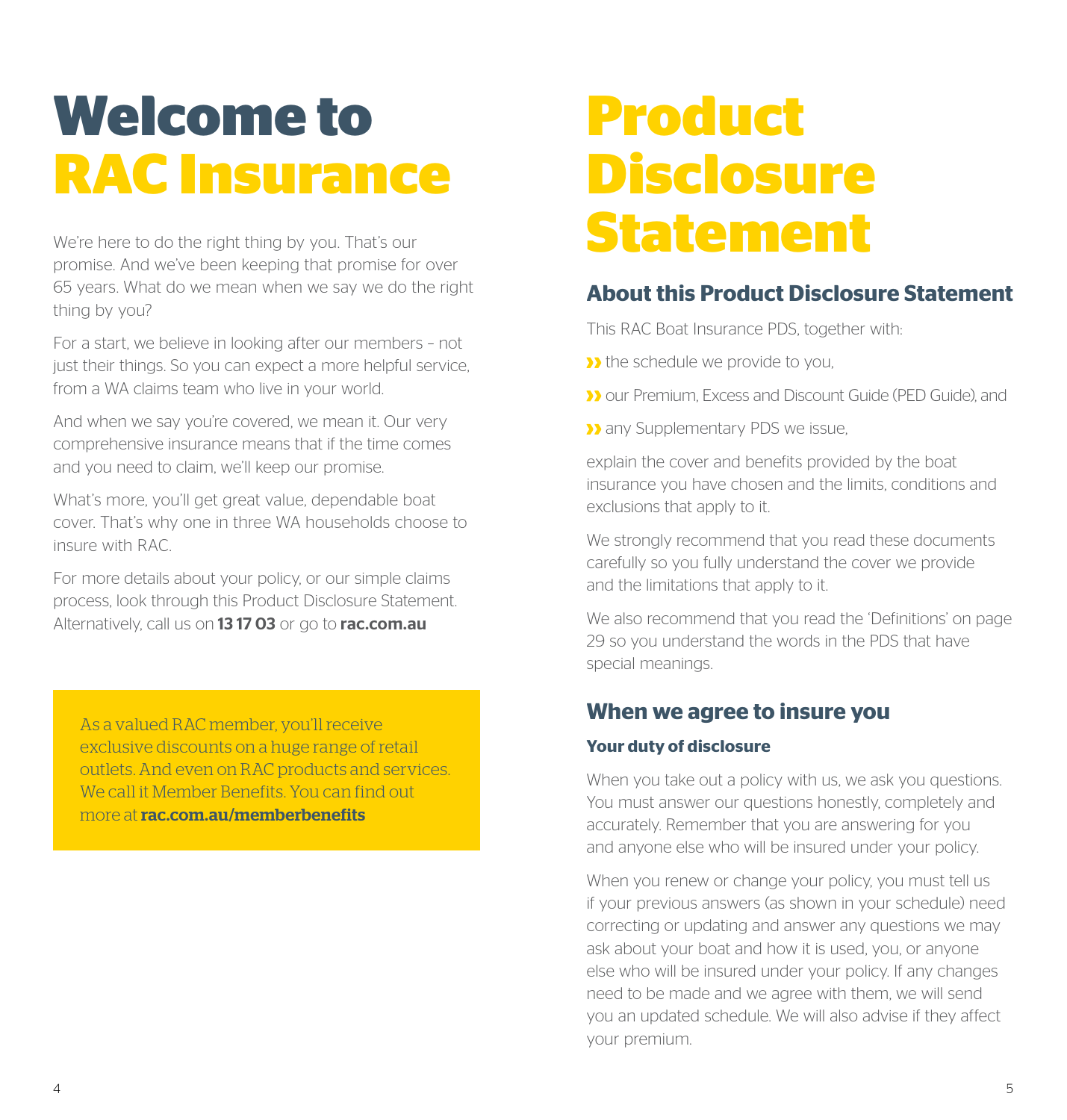If you or someone acting for you gives us false information, we may:

- **D** Refuse to pay a claim.
- **D** Reduce the amount we pay you for your claim.
- **>>** Cancel your policy.
- **Withdraw cover.**

This duty of disclosure continues until the commencement of your policy. For anything that changes after this, please see the section below.

#### **Changes to the details you have given us**

You must tell us about any changes to the information you have given us about you, your boat, the purpose you use it for, and anyone who operates it as shown in your schedule. If you have modified your boat after we have insured it, you must tell us what modifications you have made.

If you do not tell us about any changes, your insurance may no longer be valid and we may refuse to pay part or all of any claim you make or require you to repay any money paid to you for your claim.

If you are not sure, but think that something might be relevant, it is better to tell us.

If any changes need to be made and we agree with them, we will send you an updated schedule. We will also advise if a different premium applies.

#### **Our agreement with you**

The cover your policy provides will be available to you for the period of insurance in return for your premium.

This contract is between you and us. When more than one person is named as the policyholder in your schedule, we will treat them all as joint policyholders and:

A statement, act, omission or claim by any one policyholder is treated as a statement, act, omission or claim by all joint policyholders.

- **We can deal with or make payment to one joint** policyholder with no need to also pay or deal with the other policyholders.
- **Each policyholder has authority to change or cancel** the policy, and we do not need to contact the other policyholders.

#### **Make a claim - quick guide**

- 1. Call us on **13 17 03** or go online to make a claim at rac.com.au
- 2. Make sure you have all of the information that we will need to help you. We need to know:
- **What hannened.**
- **D** Where and when it happened.
- Who was involved, including their name, address and contact details.
- **D** The registration details of any other boat or vehicle involved.
- **D** The contact details for any witnesses.
- 3. We will guide you through what happens next.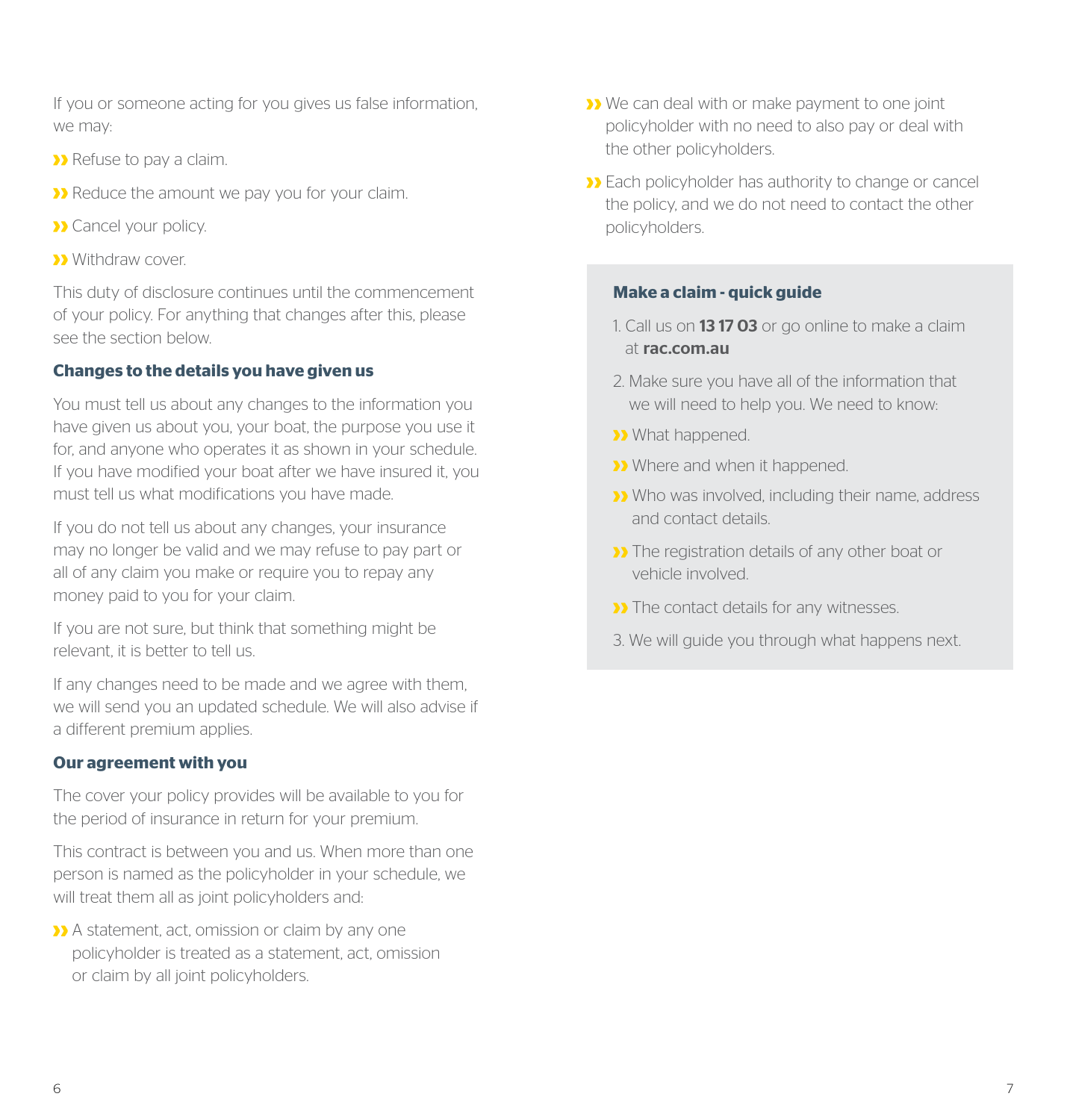## **The cover our boat insurance policy provides**

This PDS explains the boat insurance cover and benefits we provide. For your convenience, the cover and benefits are summarised below. For full details of cover including exclusions, please read the policy.

| <b>Summary of Cover</b>                               | <b>Boat</b><br><b>Insurance</b> |
|-------------------------------------------------------|---------------------------------|
| Own boat damage                                       |                                 |
| Damage and injury to another person or their property | $\checkmark$                    |
| Temporary cover for your new boat                     |                                 |
| Your personal belongings                              |                                 |
| New boat replacement                                  | $\checkmark$                    |
| Your boat in transit                                  | $\checkmark$                    |
| Salvage, salvage charges and costs                    | $\checkmark$                    |
| Submerged motors                                      | J                               |
| Towing your boat                                      |                                 |
| Replacing your lost or stolen keys                    | J                               |
| Accidental death benefit                              | J                               |
| Sail boats when racing                                | optional                        |
| Water-skiers                                          | optional                        |

## **Your RAC Boat Insurance**

If you purchase boat insurance, you are covered anywhere in Australia and up to 200 nautical miles from the Australian coastline for:

#### **Loss or damage to your boat**

- Accidental loss and damage including malicious damage caused to your boat.
- **D** Loss or damage to your boat caused by fire, theft, attempted theft, sinking, weather events and flood.

We also cover:

Accidental loss or damage to your boat caused when it was being operated by anyone with your permission and who meets and complies with the terms and conditions of your policy, unless that person has other insurance covering the same loss or damage.

We do not cover damage to your hull or your motor(s) while racing unless you have extended your cover to include sail boats when racing. See page 13.

#### **Your legal liability**

We will cover your liability for bodily injury or accidental death to another person, and accidental damage to another person's property arising from an incident involving the use of your boat.

We also cover any legal costs incurred in connection with any such alleged liability if we have given our written consent to those costs.

The most we will pay is \$10,000,000 for any incident.

We do not cover:

- **>>** Your liability for death or bodily injury to your spouse, child or other person normally living with you.
- **>>** Your liability if the property damaged is your own or is in your custody or belongs to or is in the custody of your spouse, child or other person normally living with you.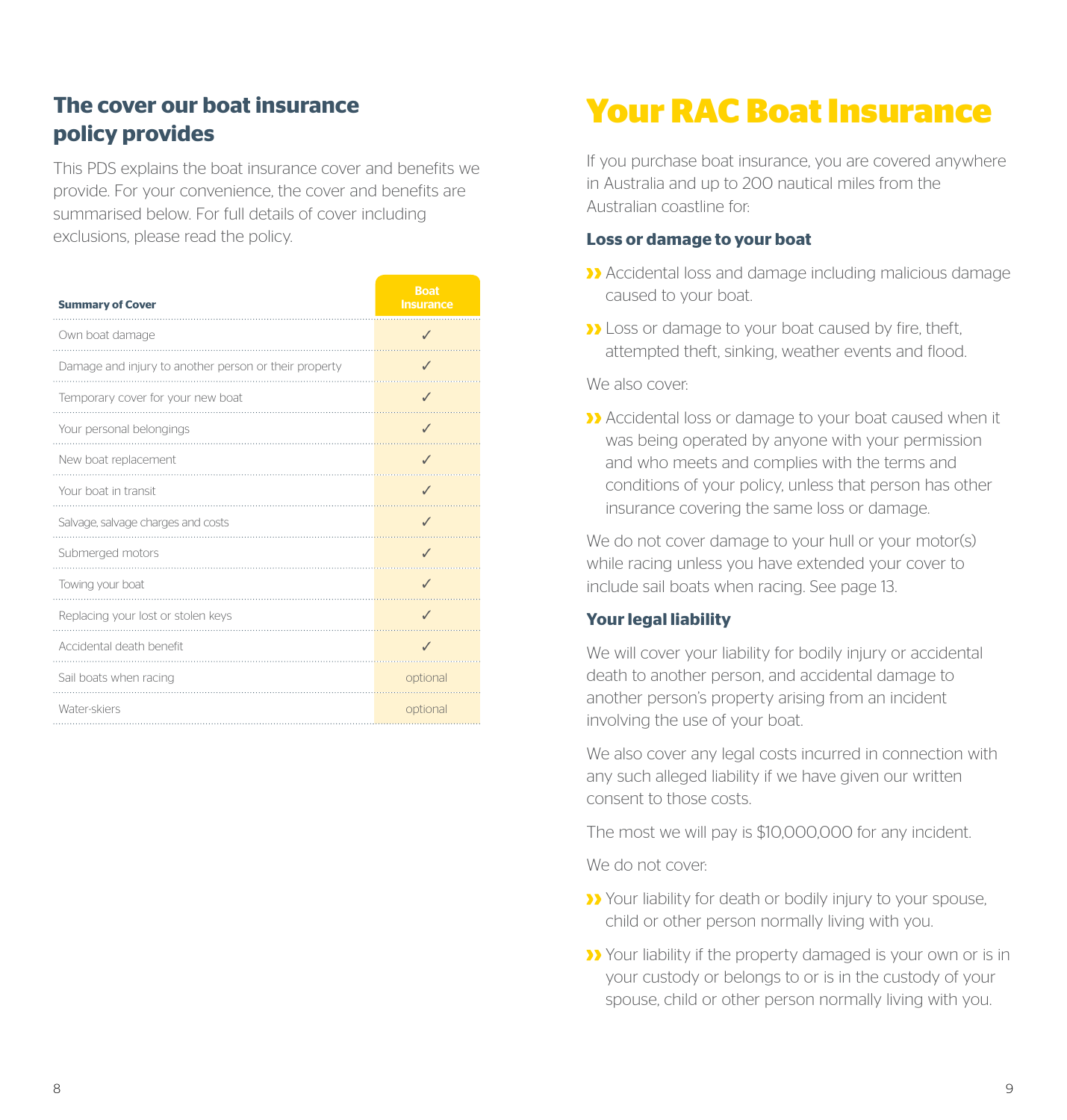- **Death or bodily injury resulting from an incident if at the** time of, or immediately before the incident, your boat was on a boat trailer which was attached to a registered motor vehicle.
- Death, bodily injury or property damage arising from any incident if at the time of, or immediately before the incident, your boat was on a boat trailer which was being towed or manoeuvred by an unregistered motor vehicle on a public road.
- Death, bodily injury or property damage arising from any incident caused directly or indirectly by or in connection with any motor vehicle by which your boat is being towed, manoeuvred or is attached.
- Your liability arising out of towing any person(s) or object(s) in the air.
- **>>** Your liability arising out of water-skiing activities, sail boat racing or similar unless you have paid an additional premium and extended your cover to include water-skiers or sail boats when racing under this policy. See page 13.
- **>>** Your liability for death or bodily injury of a person who is employed or contracted by you, or should have been covered by a compulsory compensation insurance.
- Your liability when your boat is being offered for sale on your behalf by another party.

#### **Where your boat is kept**

You must take reasonable precautions to protect your boat when it is not in use.

If your boat is kept:

- At your home, it must be kept within the boundary of your property and immobilised (we do not cover your boat when parked on the street or verge at your home).
- Away from your home, it must be immobilised and secured.
- In either of the above locations on a trailer, the trailer must be fitted with an anti-theft device.

## **Your additional benefits**

We provide you with these additional benefits at no extra cost.

#### **Your personal belongings cover**

We will pay up to \$500 in total when your clothing or personal belongings are lost, damaged or stolen in an incident covered by your policy. We will, at our option, either:

- **D** Repair the damage.
- **>>** Replace what is damaged.
- Make a payment to settle your claim, based on the cost of repair or replacement of your personal belongings.

We do not cover money, cheques or financial transaction cards.

#### **Your new boat replacement cover**

If we declare your boat a total loss and:

- **D** less than two years have passed since it was first registered, and
- **X** you are the first registered owner (other than the selling dealer if your boat was a new demonstration model),

we will replace it with a new boat and pay the initial registration costs, provided anyone who has a financial interest in your boat (of which we are aware) agrees. We will not pay more than the agreed value for your boat at the time it was first insured with us.

The new boat will be of the same make and model as your boat.

If the new replacement boat is not available in Western Australia, or your boat was not supplied as new in Australia, we may pay the agreed value of your boat at the time it was first insured with us.

For additional information on how we settle total loss claims, please see page 21.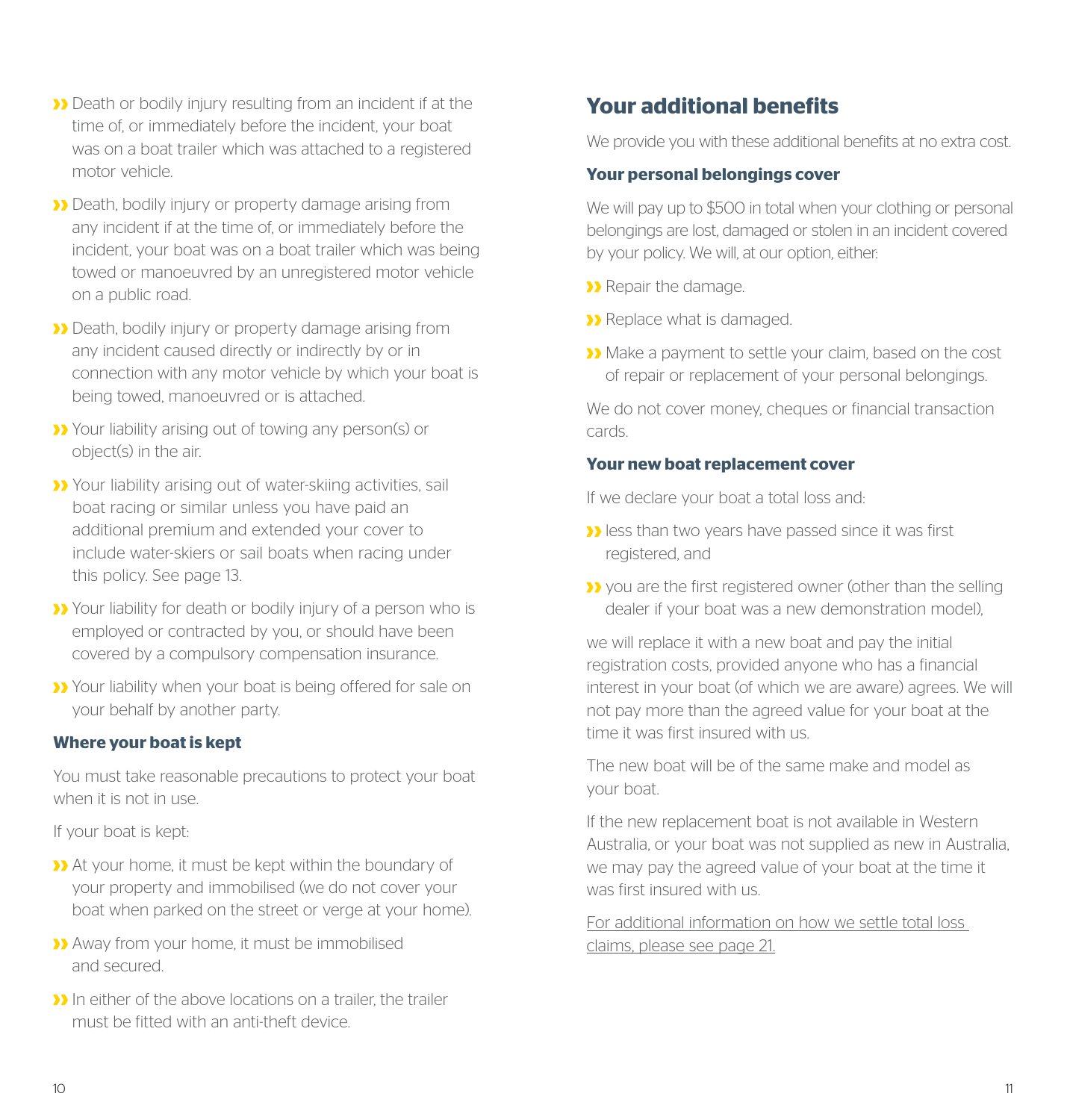#### **Your boat in transit**

Your boat is covered whilst in transit by road, rail or ship or on a trailer provided:

- **If** your boat is designed to be towed on the trailer.
- **>>** your trailer is registered, and
- **>>** the relevant legal requirements for towing are complied with.

#### **Salvage, salvage charges and costs**

If your boat needs to be salvaged or is accidentally damaged, we will pay the reasonable costs to either:

- **>>** Remove your boat to safety.
- **Minimise loss or damage.**
- Destroy your boat and remove debris if you are required to do so by a lawful authority.

#### **Submerged motors**

If your boat's motor(s) is submerged in an incident, we will pay for the reasonable cost to flush out, clean, dry and oil the motor(s) and dry all other associated electrical equipment and components.

We do not cover loss or damage to the motor(s) if you fail to take immediate action to clean, dry and oil the motor.

#### **Towing your boat**

When the damage is such that you cannot use your boat, we will pay up to \$1,000 to tow your boat by road to the nearest approved repairer or to a safe location that we choose.

#### **Replacing your lost or stolen keys**

We will pay up to \$2,000 to replace the keys and locks to your boat when you have been permanently deprived of your keys because they have been lost or stolen.

#### **Accidental death benefit**

When, within 12 months of its occurrence, an incident involving the use of your boat directly results in the death of its operator, we will pay \$10,000 to the deceased's estate.

We do not cover:

- Death as a result of suicide or attempted suicide.
- Death if the deceased person was operating your boat without your permission.

#### **Temporary cover for your new boat**

When you replace your boat, we will insure your new boat provided:

- **X** You tell us about your new boat within 14 days of purchasing it.
- **If** is a boat we would ordinarily insure.
- You pay us any additional premium we require.

Cover will cease for your previous boat when you take delivery of your new boat.

The most we will pay for loss or damage that occurs within the first 14 days following the purchase of your new boat is the purchase price of your new boat less any excesses that may apply.

### **Your optional benefits**

For an additional premium you can add any of these optional benefits to your standard boat cover. If you have added any optional benefits, they will be shown on your schedule.

#### **Sail boats when racing**

When you have purchased this optional benefit, we cover your boat for loss or damage while participating in a race.

We do not cover:

- Any racing outside 200 nautical miles from the Australian coastline.
- Participation in an ocean race which is more than 200 nautical miles from start to finish.
- >> Power boat racing.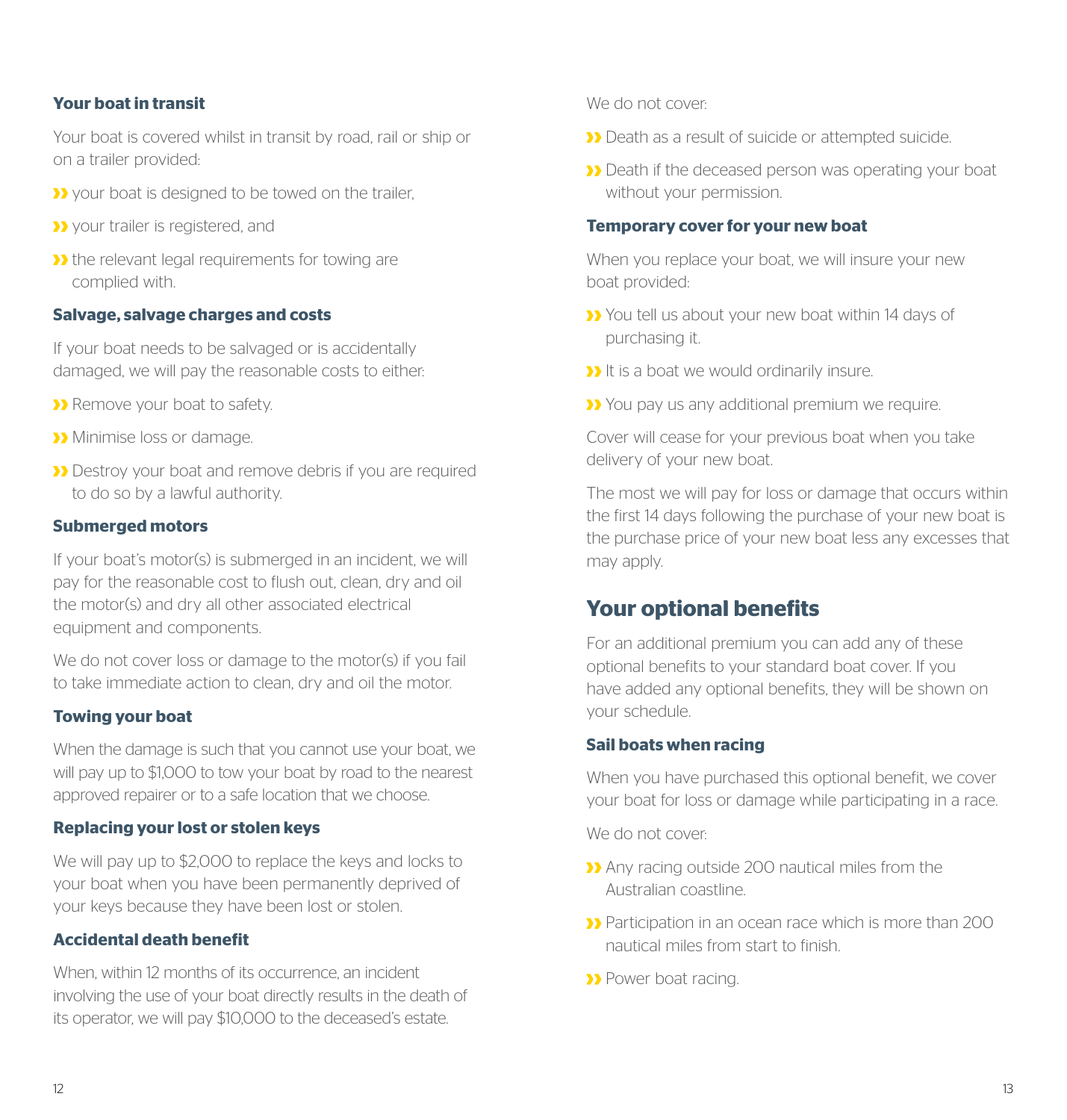#### **Cover for water-skiers**

When you have purchased this optional benefit, your legal liability cover on page 9 is extended to cover your legal liability for:

- **>>** Death or bodily injury to a water-skier towed by your boat.
- Demage to the property of any person, other than your boat, caused by a water-skier towed by your boat.

We also cover the legal liability of the water-skier being towed by your boat for:

- **D** Death or bodily injury to a person.
- **Damage to property, other than your boat, caused by** the water-skier.

We do not cover:

- Any incident where there is no observer in or on your boat in accordance with relevant legal requirements.
- **Death or bodily injury to:** 
	- > Any person that arises out of or in the course of the person's employment.
	- > You, your spouse, child, any other person normally living with you or a part owner of your boat.
- Damage to property belonging to you, your passengers or your operator of the boat.

## **General exclusions**

The following exclusions apply to all cover under your policy.

#### **Who uses your boat**

Unless you can demonstrate that you did not know, and reasonably could not have known, we will not cover any loss, damage or liability caused by or arising out of the use of your boat by any person who:

- Was not authorised or licensed to operate your boat, or who broke the conditions of their Recreational Skipper's Ticket or operator's licence.
- **D** Has had in the three years before the incident any Recreational Skipper's Ticket or operator's licence cancelled, suspended, disqualified or special conditions imposed on their licence.
- Has received medical advice that their ability to operate a boat is impaired by a medical condition or treatment.
- **If** is under the influence of alcohol or drugs.
- Has a blood alcohol content level exceeding that permitted by the laws of the relevant State or Territory.
- **D** Refuses or fails to submit a specimen for testing when requested by police or a relevant maritime authority.
- Has been convicted in the three years before the incident of a criminal offence related to theft, fraud, arson, criminal damage or illicit drugs.
- In the three years before the incident, has had boat insurance declined, withdrawn, cancelled or its renewal refused.

#### **Cause of loss, damage or liability**

We will not cover any loss, damage or liability caused directly or indirectly by:

**D** Failures, defects or breakdowns which are mechanical structural, electronic or electrical or which are connected with computers or computer related technology including computer chip or control logic.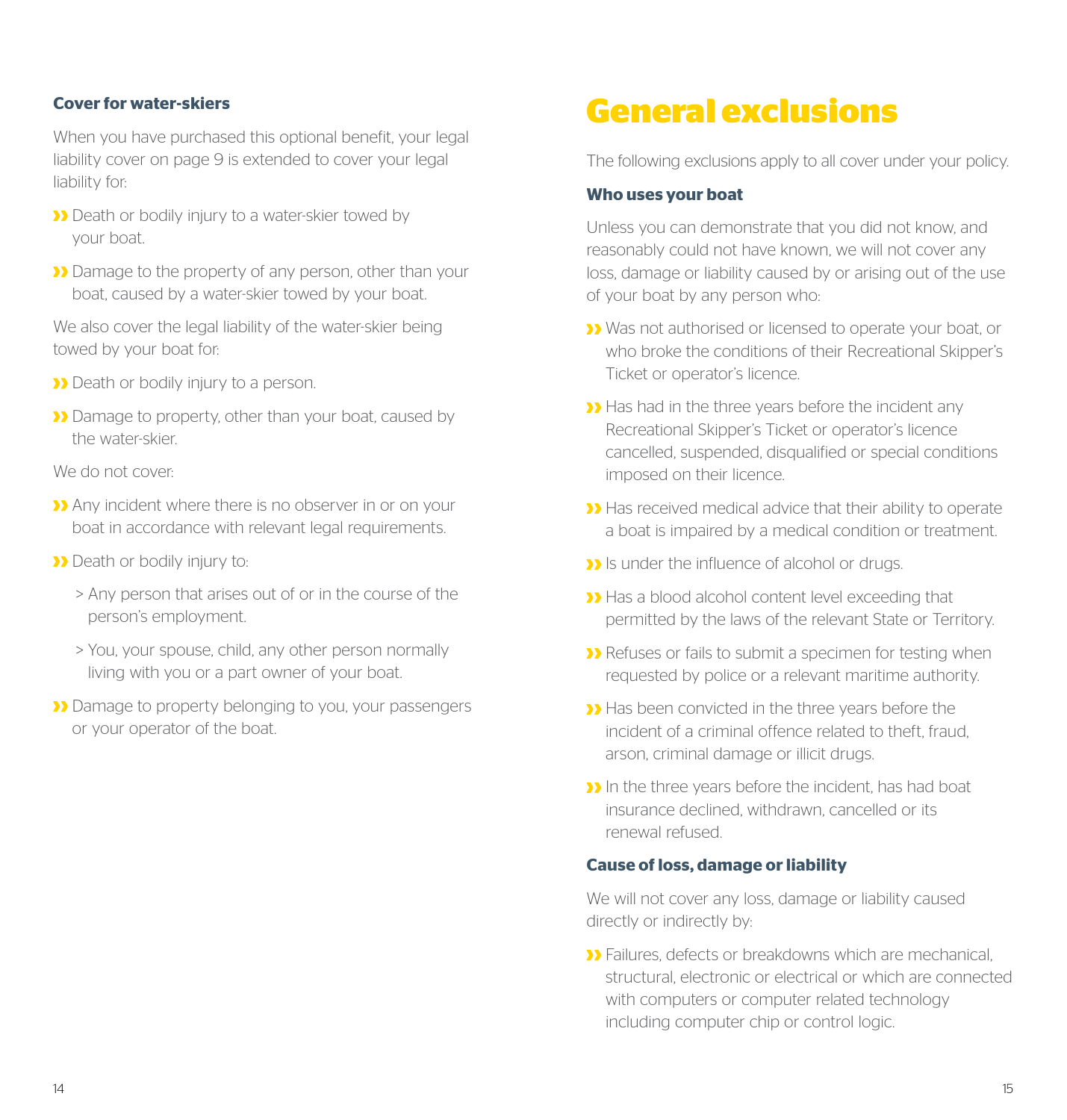- **>>** Seizure and/or over heating of a motor.
- Sparks, ashes or carbon from your boat.
- Any person or organisation lawfully taking, keeping or destroying your boat.
- **D** Terrorism, war (whether declared or not), invasion rebellion, revolution or a similar event.
- **>>** Anything nuclear or radioactive.
- **D** Depreciation, wear, tear, rust, corrosion, osmosis or electrolysis.
- Vermin, mould, marine growth, insects or borers.
- **>>** Failure to take all reasonable care to maintain and protect your boat, its contents and keys.
- Your boat being left unattended with the keys in or on it.
- Airborne activity such as hang gliding, parasailing, and paragliding or jumping over elevated structures such as a ski ramp.
- Pollution caused by escaping or discharging effluence from your boat such as fuel, sewage, oil, garbage or any other such pollutant.
- **M** Ashestos
- **Diving equipment.**
- **D** Contamination to the fuel caused by water or any other contaminant.
- **>>** Transportation of your boat on a trailer not properly designed for that purpose.

#### **Use of your boat**

We will not cover any loss, damage or liability which occurs during, or is caused by, the use of your boat:

- In any race (unless you have purchased the sail boats when racing option and it is shown on your current schedule).
- **D** Towing any person or objects in the air.
- **In** an experiment, demonstration, trial or test.
- While it is overloaded, not seaworthy, not registered or not meeting relevant government transport regulations.
- In a manner which involves deliberate exposure to exceptional danger or any wilful or reckless act.
- **I** In a manner contrary to its manufacturer's recommendations.
- **>>** For unlawful purposes.
- **S** For hire or reward.

#### **Timing**

We will not cover loss, damage or liability caused by flood. storm or bushfire within the first 48 hours after the commencement of your policy, or to the extent that you have increased your existing insurance cover, unless either:

- **>>** You purchased your boat on the same day your policy started.
- Your policy commenced immediately after another policy covering the same boat ended and there was no break in cover.

#### **We also do not cover**

- **Moorings**
- Loss of use, or any other financial loss arising from, or consequential to, an insured incident.
- **Deliberate damage caused directly or indirectly by** anyone using your boat with your permission.
- Any diminished value of your boat after it has been damaged and repaired and the repairs have been carried out correctly (including as a result of loss or damage to boat identifiers, such as the original compliance, build or HIN information).
- **>>** The cost of any air freight charges, or the fabrication of any parts or any cost for parts which exceed the manufacturer's last issued catalogue or price list.
- **Additional costs incurred through parts being** unavailable, obsolete or delays in obtaining parts.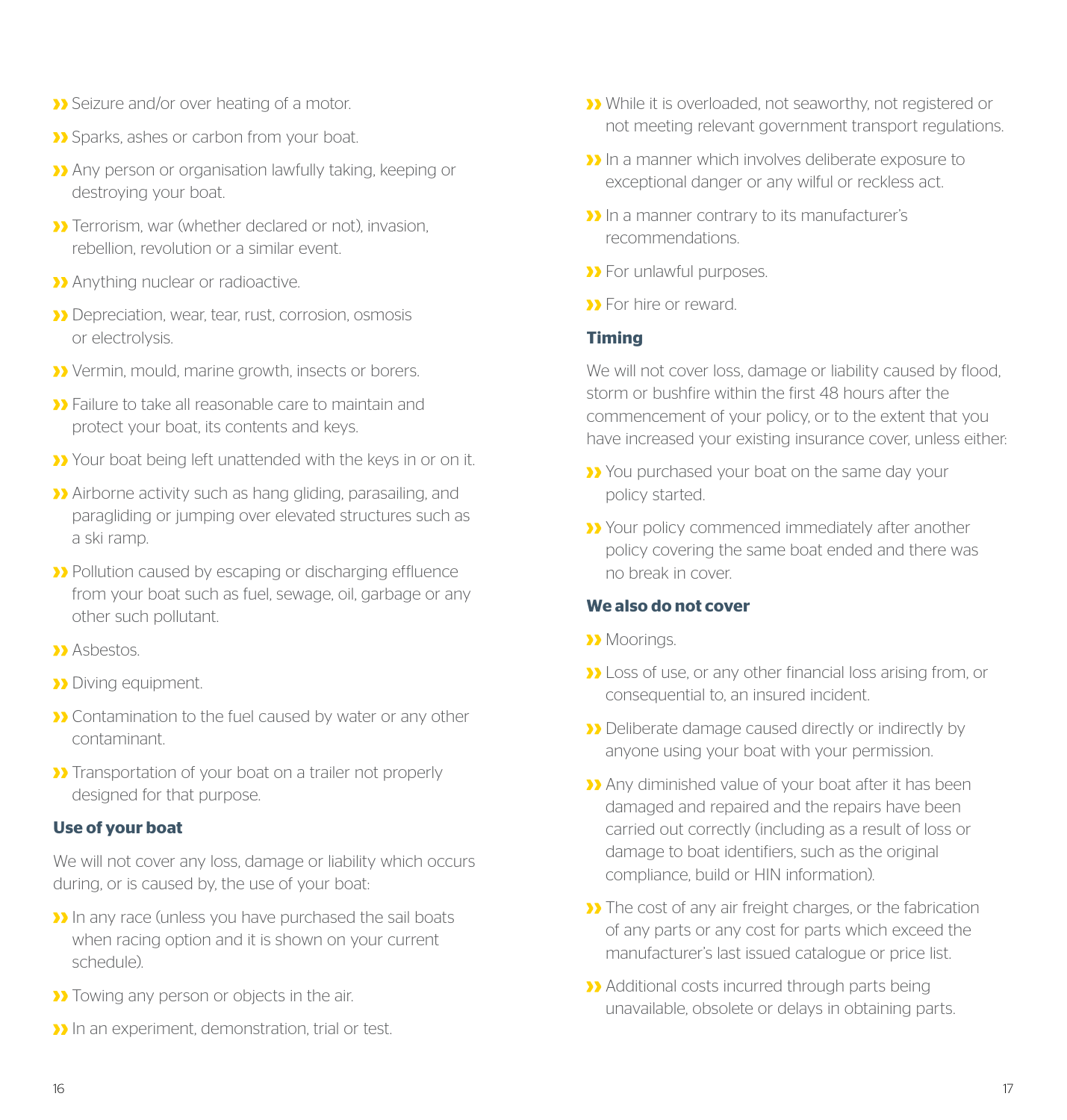- Any extra costs associated with paint work that does not meet the manufacturer's standard paint specification.
- Goods, tools of trade or samples connected with your work or any other trade, or any container for these items.
- Any loss or damage to the extent that it is covered by other insurance that is compulsory or was not purchased in your name.

## **Claiming on your policy**

#### **You must co-operate with us**

When you claim on your policy, you must give us any information and co-operation we reasonably require in dealing with your claim.

You must promptly provide us with full details of the incident which led to your claim. The details we may require include:

- Contact details of anyone involved, including witnesses.
- Registration details of any boats/vehicles involved.
- **>>** Proof of ownership for any damaged or stolen property, such as receipts, owner manuals and warranties.
- **D** Copies of any letters, notices, court or other legal documents you receive relating to the incident or a claim.
- **D** Receipts for expenses you have incurred that are covered under your policy.

In addition, you must:

- Not admit liability for, or negotiate to settle, any claim without our written permission.
- As soon as possible, report to the police any theft, attempted theft or malicious damage.
- **Provide truthful and complete information to us.**
- Provide written statements if we require them.
- **Attend court and give evidence if we require it.**
- **Make your boat available to us.**
- Assist us, even after we have settled your claim, in any proceedings we take to recover any money we have paid under your policy.

We are entitled to represent you or any other person covered under your policy:

- **If** in the negotiation, defence, settlement or any legal proceedings relating to a claim on your policy.
- **I)** In any proceedings to recover any money we have paid under your policy.

If you do not assist us as required we may:

- >> Reject your claim.
- **>>** Pay a reduced amount for your claim.
- **D** Require you to repay any money paid for your claim.

#### **Excesses**

When you make a claim you may be asked to pay an excess. The specific excesses that apply to your policy and amounts payable are shown on your schedule. More than one excess may apply to your claim.

You may not have to contribute an excess towards your claim provided:

- You can satisfy us that the incident was solely the fault of the other person (not the person in charge of your boat at the time of the incident).
- You provide us with the 'at fault' person's name, boat registration or identification details and contact details.

We will make a determination of fault after we are in possession of all the relevant facts and our determination is final and binding upon you.

If you would like to know more please refer to our PED Guide.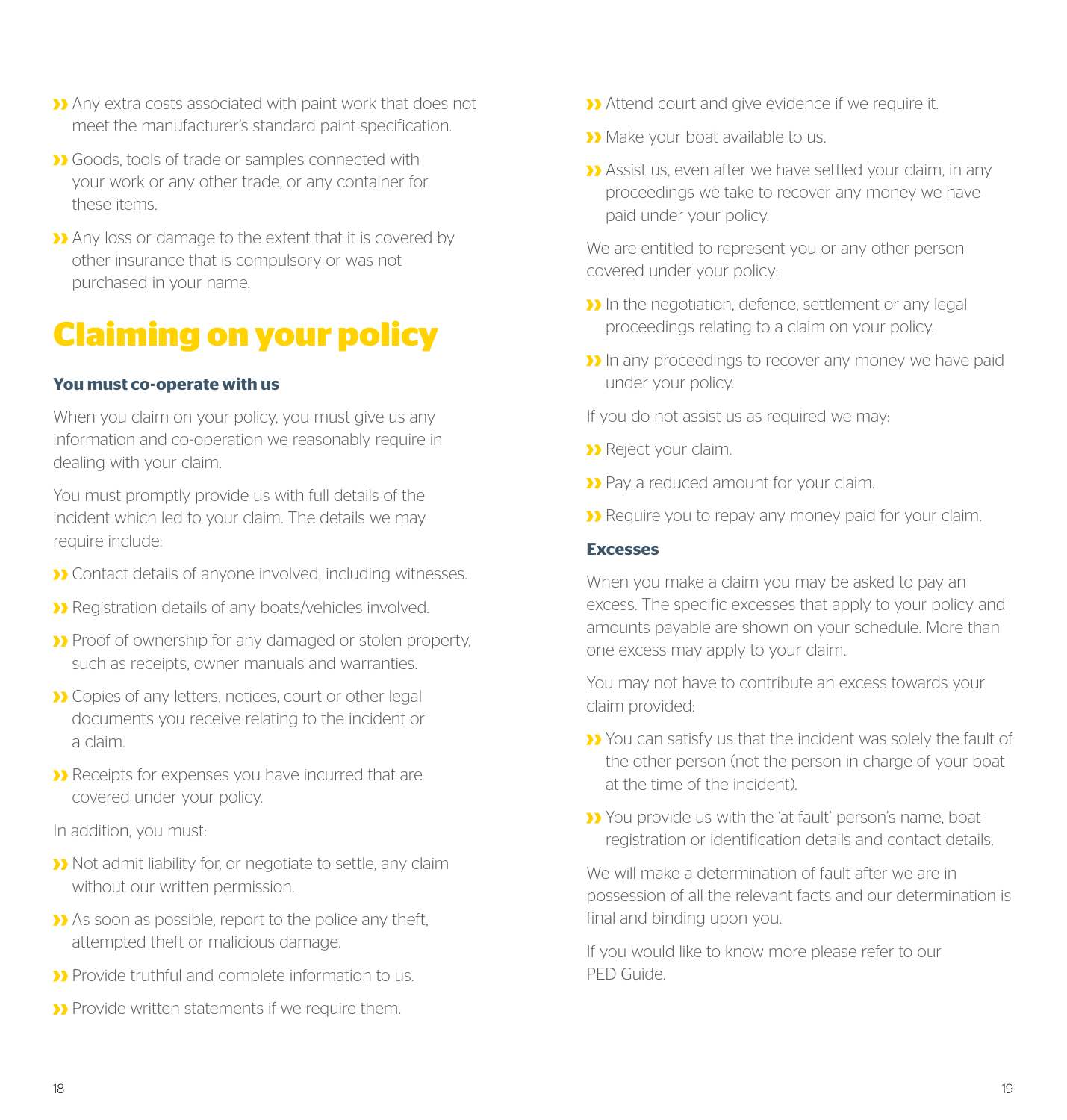#### **What we do when your boat has been damaged**

When you claim for loss or damage to your boat in an incident covered under your policy and we accept your claim, we will at our option either:

- **>>** Repair the damage.
- **>>** Replace what is damaged.
- Make a payment to settle your claim, based on the cost of repair or replacement.

We will not pay more than the agreed value of your boat less any excess that may apply.

#### **When we repair your boat**

If we decide to repair your boat we obtain competitive quotes from our chosen repairers. You can also ask a repairer of your choice to provide a quote.

Whichever repairer we choose, we guarantee the quality of the workmanship and materials authorised by us for the life of your boat, in addition to any other rights you may have. If you wish to make a claim on this guarantee, please contact us with details, including any costs you incur in making the claim.

Our goods come with guarantees that cannot be excluded under the Australian Consumer Law. You are entitled to a replacement or refund for a major failure and compensation for any other reasonably foreseeable loss or damage. You are also entitled to have the goods repaired or replaced if the goods fail to be of acceptable quality and the failure does not amount to a major failure.

#### **Your contribution**

If the repairs to your boat leave it in a better condition than before the damage occurred, you will be required to pay a contribution to the repair cost.

#### **We pay for storage**

If we have decided to repair your boat and we require it to be held in storage until the repair can commence, we will pay the reasonable cost to do so.

#### **The parts we use**

The parts we use in the repair of your boat are covered under our repair guarantee.

To restore your boat to its condition immediately before the incident, we will use parts consistent with your boat's age, condition and warranty period and:

- **If** your boat is within the manufacturer's new boat warranty period we will use new Original Equipment Manufacture (OEM) or reasonably equivalent available parts.
- **If** your boat is outside the new boat warranty period we will use new or recycled OEM or reasonably equivalent available parts.

If replacement parts are not available, we will pay you what it would have cost us to repair your boat had the parts been available.

#### **When we declare your boat a total loss**

We will declare your boat a total loss when either:

- **D** We decide that the damage to your boat is such that it would not be safe or economical to repair.
- **If** was stolen and not recovered.

If your boat is a total loss, we will either:

- **>>** Pay you the agreed value of your boat.
- **>>** Replace your boat, if you are entitled to this under our new boat replacement cover (see page 11).

When we settle a total loss claim:

- **>>** We will deduct, or you must pay us:
	- > Any excess that may apply.
	- > Any unpaid premium (including any remaining instalment payments based on the full annual premium of your policy).
- Anyone who has a financial interest in your boat (of which we are aware) will be paid first and you will be paid the balance.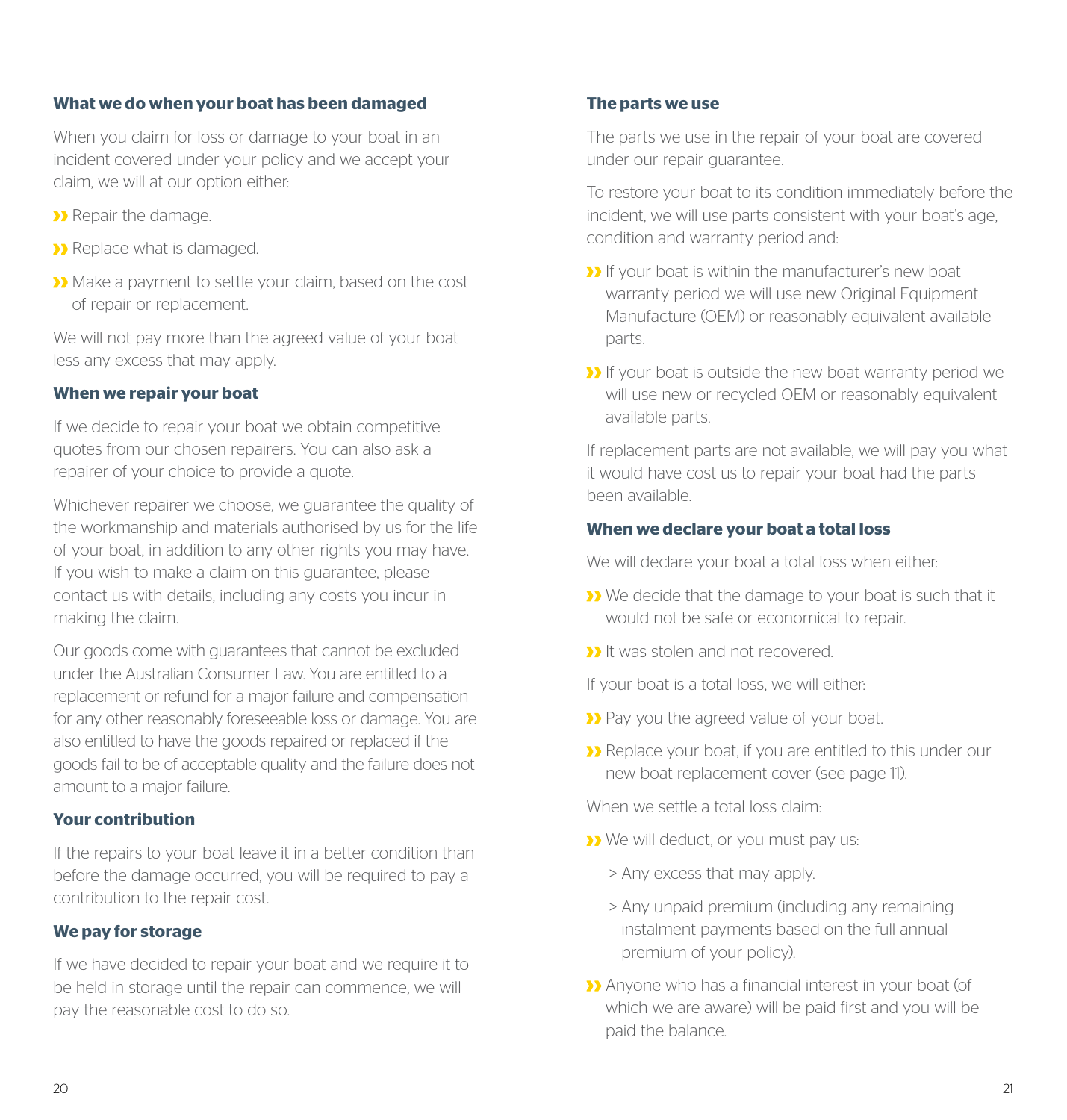Your boat becomes our property, your policy comes to an end and there is no refund of any portion of your premium.

#### **Partial loss claims**

Where we have paid you the agreed value for either your hull, motor, trailer, sails or accessories, then:

- **>>** That item becomes our property and is no longer covered by your policy.
- **D** The total agreed value of your policy is reduced by the agreed value for that item.

#### **About your boat's agreed value**

We determine your boat's agreed value at the commencement of your cover and may review it at the beginning of each subsequent period of insurance. The agreed value is shown on your schedule and while it may change at renewal, it does not change during the period of insurance.

Except where a different limit is shown in your policy for the item of cover, the most we will pay is the agreed value shown in your schedule less any applicable excesses.

Some items of cover have their own limits. Where that limit is less than the agreed value, the item limit is the most that we will pay for that item.

## **Other important information**

#### **About your premium**

There are a number of factors we take into account in determining your premium including but not limited to:

- **D** The make and model of your boat.
- **D** Costs associated with operating our business.
- **>>** Government charges.
- **Discounts that may apply to you.**

Your premium is shown on your schedule.

If you would like to know more about how your premium is calculated please refer to our PED Guide.

#### **Paying your premium**

You can pay your premium either in one annual payment or by instalments.

When you pay in one annual payment your total premium will be less than if you pay it in instalments. The additional amount for payment by instalments contributes towards the increased cost of administering the instalment payment service.

You can pay your premium in annual payments, two six monthly payments, or 12 monthly payments, using your credit card or by direct debit through your financial institution.

When you pay by instalments you must ensure that:

- **D** The financial details you provide to us are correct.
- **>>** Sufficient funds are available in your account for each instalment payment.
- You advise us of any change to your financial details at least two business days before your next instalment payment is due.

You may contact your financial institution if you have an issue regarding your account or a direct debit.

We will provide you with at least 14 days' notice if we change any of your instalment payment arrangements.

If paying by direct debit, we may automatically renew your policy on the renewal date. If we plan to automatically renew, we will let you know we intend to do this before your cover ends and send you details of the renewal premium. If you do not want to renew your policy, you should let us know before the renewal date.

If you do not pay the full amount of your premium or any additional amount we may charge, we may reduce the period of insurance to match the amount you have paid.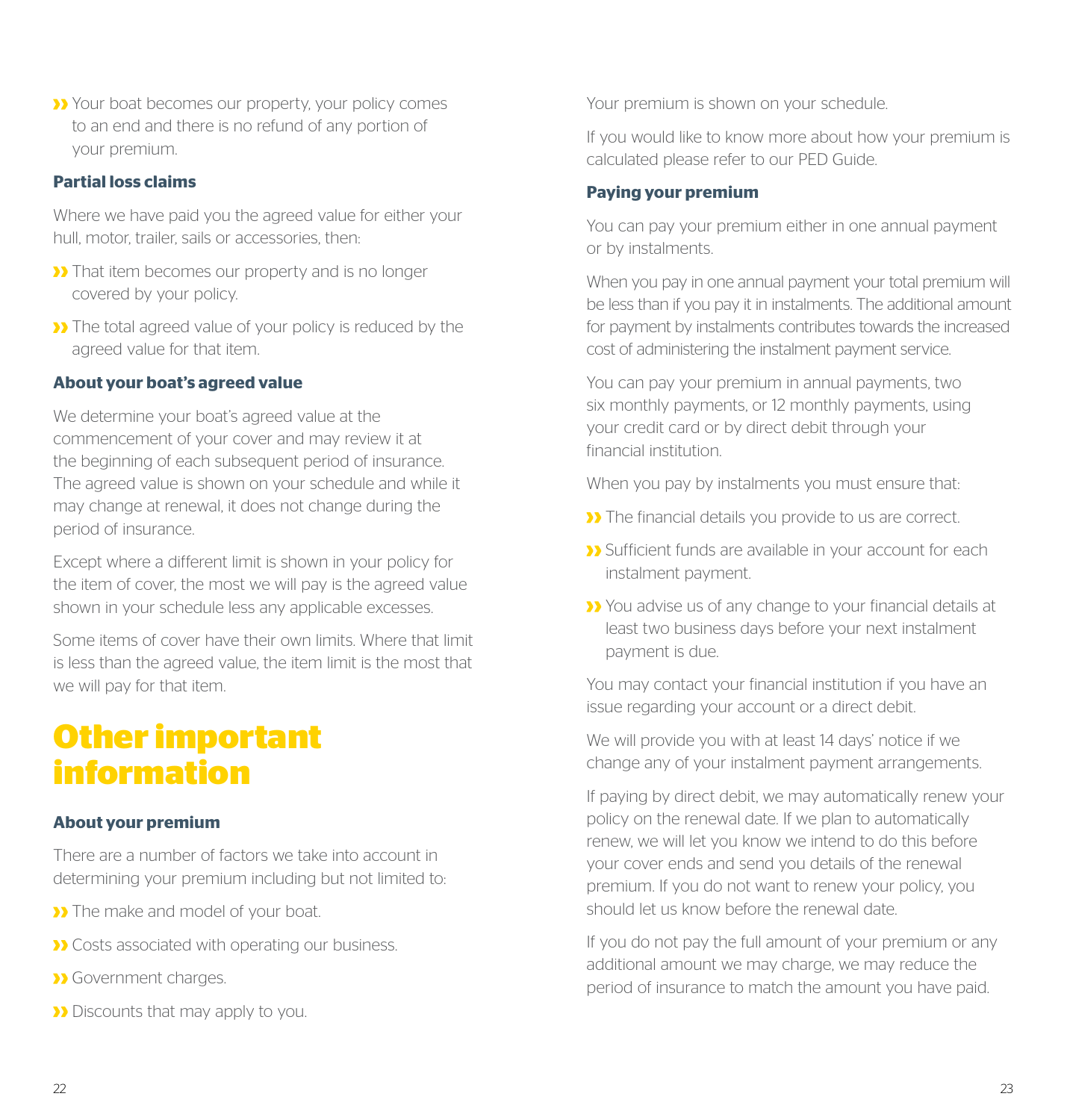#### **Instalment payments**

When you choose to pay by instalments, we will send you a notice advising of the first and future payment dates.

The first and future direct debit payments will be made on the due date unless that date is not a business day, when the payment will be made on the business day closest to the due date.

Please contact us immediately if you believe that an unscheduled payment has been made.

Where an instalment payment is overdue by:

- More than 14 days and you make a claim on your policy, we may refuse to pay your claim.
- More than one month, we may cancel your policy without notice and refuse to pay your claim.

If any of your instalment payments are rejected by your financial institution due to insufficient funds in your account or errors in your financial details, any fees that result from rejections will be payable by you.

#### **Cancellation of instalment payments**

If you decide to cancel your instalment payment arrangement, you need to:

- **D** Give us at least two business days' notice.
- Arrange with us to pay the remaining premium due.

If you have made a claim, or one has been made against you in the current period of insurance, then you may be required to pay any outstanding premium due on your policy.

#### **Credit card charges**

We may charge a merchant fee when you pay your premium or your excess by credit card.

#### **Goods and Services Tax (GST) and Input Tax Credit Entitlement (ITCE)**

Your policy, the amounts insured and the premium that you pay are subject to GST.

You may be able to claim an ITCE for the GST that you pay on the premium for your policy. Please advise us of your ITCE when or before you make a claim on your policy. If you are eligible to claim an ITCE, we will deduct this amount from any payment we make to you.

We recommend that you seek advice from a financial advisor if you are unsure about the tax implications of your policy.

#### **Cooling off period**

If you cancel your new or renewed policy:

- **D** Before it starts we will return any premium paid in full.
- Within 28 days of it starting, we will return any premium paid provided you do not make a claim during this time.

#### **Cancellation by you at any time**

You can cancel your policy at any time. To do so, please notify us and we will refund your premium less:

- Any non-refundable government charges.
- **D** Our administration charge.
- **>>** Our premium for the period of insurance provided.

If you have claimed on your policy during the period of insurance, a refund of premium may not apply. A refund will not apply when we have declared your boat a total loss and paid your claim.

If you would like to know more please refer to our PED Guide.

#### **Cancellation by us**

If we cancel your policy, we will advise you in writing and refund you any remaining portion of your premium less:

- Any non-refundable government charges.
- **>>** Our premium for the period of insurance provided.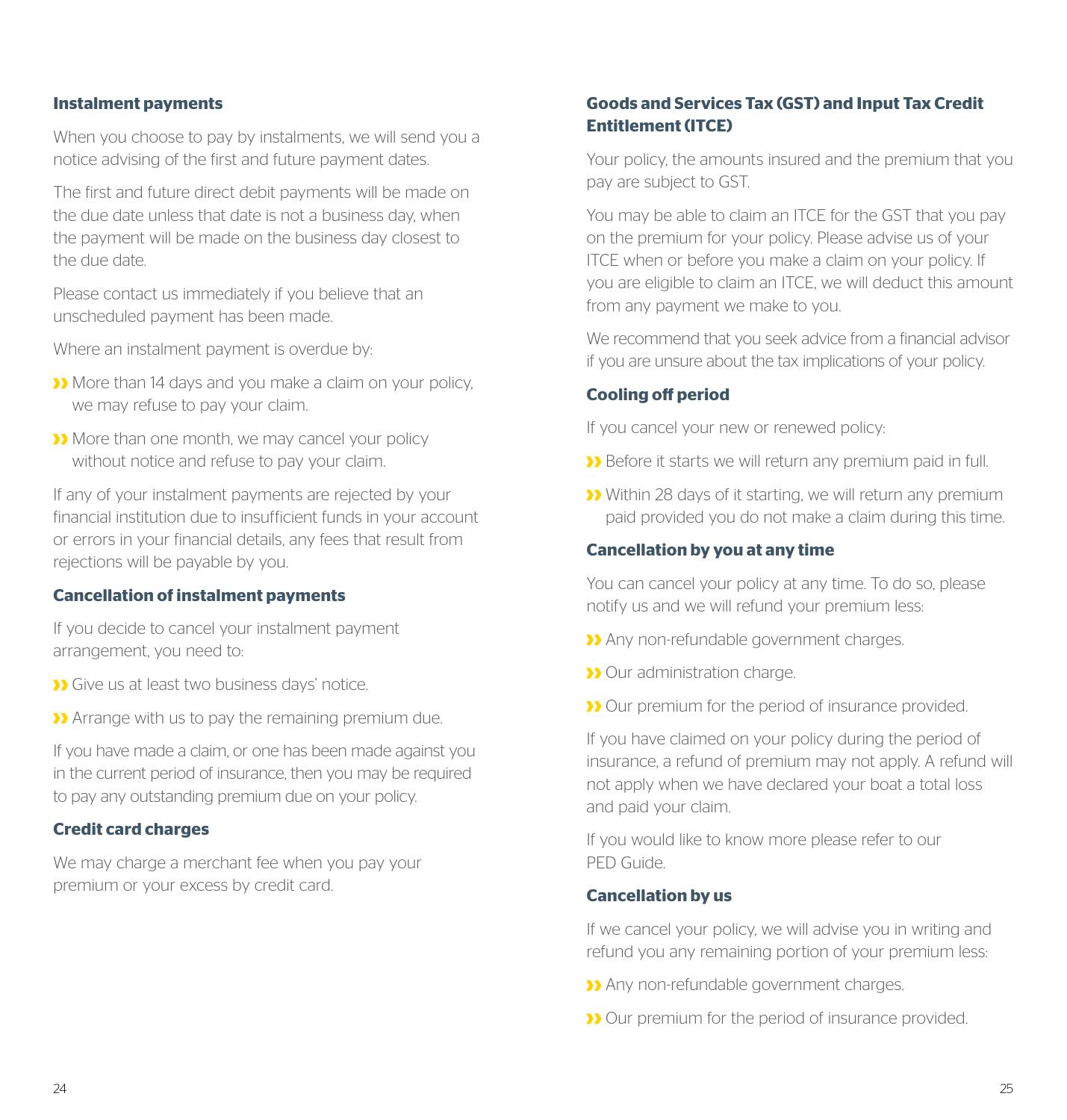If you have claimed on your policy during the period of insurance, a refund of premium may not apply. A refund will not apply when we have declared your boat a total loss and paid your claim.

If you would like to know more please refer to our PED Guide.

#### **Other fees and charges**

If your policy is changed or cancelled and the premium refund or premium payable is less than \$10, no refund or request for payment will be made.

#### **If you have a complaint**

Following these steps will assist you in resolving any complaint you may have:

- **>> Tell us about it first.** If you have a complaint, please tell one of our staff about it or write to us with the details of your concerns.
- **>> Refer to a Team Leader.** If the staff member is unable to resolve the matter for you, you can request that the matter be referred to a Team Leader who will contact you within 15 business days.
- **>> Seek a review.** If we are still unable to resolve your complaint, you can ask for it to be referred to a Manager who will respond to you within 15 business days. This will be our final review after which, if you remain dissatisfied, you can seek an external review.
- **>> Seek an external review.** If you decide to seek an external review, you can refer the matter to the Financial Ombudsman Service, an independent external dispute resolution scheme, at any time within two years of us informing you of the outcome of our final review of your complaint.

You can contact the Financial Ombudsman Service by:

Telephone: 1300 780 808 Mail: Financial Ombudsman Service Limited, GPO Box 3, Melbourne VIC 3001 Email: info@fos.org.au

#### **Your privacy**

We and our authorised representative, RAC Distribution, (together the 'RAC') collect, store and use your personal information in accordance with the Privacy Act and as set out below. By taking out this policy you agree to this.

The RAC use and require your personal information to consider your insurance application and any subsequent application for insurance, issue and administer your policy and investigate and assess any insurance claim. For the purposes of doing so, your personal information may be passed to, or received from, a joint policyholder, RAC's assessors, investigators, repairers, suppliers, contractors, other insurance companies, insurance reference bureaus, law enforcement agencies, our related companies, legal and professional advisers, IT providers, and their agents, some of whom may be overseas.

The RAC may also use your personal information to tell you about other RAC Group products and services. Your personal information may be passed to other entities for promotional purposes. These entities may be associated with the RAC, operate under RAC's Brand, or be agents contractors or allied organisations. You may tell the RAC not to use your personal information for these promotional purposes at any time by contacting us on 1317 03.

If the interest of a financier is noted on your policy, you consent to the RAC providing details of your policy and its currency to the financier.

If you would like to review or correct the personal information the RAC Group has about you, or if you wish to make a complaint, please call **13 17 03**. For further information, see the RAC Group privacy policy at rac.com.au

#### **Financial Claims Scheme**

Your policy may be a 'protected policy' under the Federal Government's Financial Claims Scheme (FCS). The purpose of the FCS is to protect certain policyholders and claimants in the event an insurer becomes insolvent. A person entitled to claim under insurance cover under a protected policy may be entitled to payment under the FCS, subject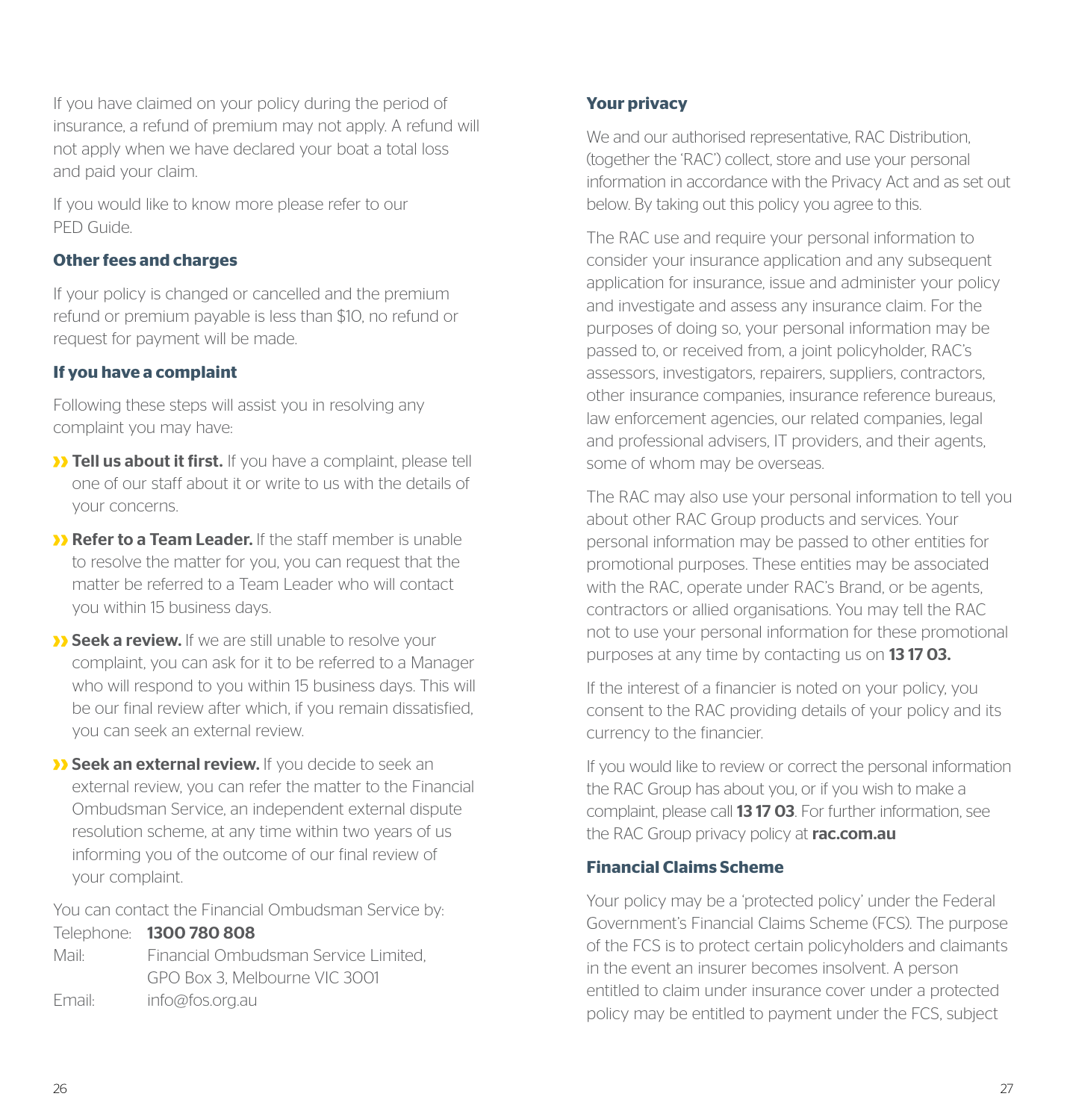to certain eligibility criteria. Information about the FCS can be obtained from the Australian Prudential Regulation Authority (APRA) at **apra.gov.au** or the APRA hotline on 1300 55 88 49.

#### **The General Insurance Code of Practice**

We support and participate in the General Insurance Code of Practice, a system aimed at providing a better understanding between policyholders and their insurance company.

The code is administered by the Financial Ombudsman Service (FOS) and you can obtain a copy of the code by visiting codeofpractice.com.au

#### **Updating the PDS**

We may need to update this PDS from time to time if certain changes occur, where required and permitted by law. We will issue you with a new PDS or a Supplementary PDS or other compliant document to update the relevant information except in limited cases. Where the information is not something that would be materially adverse from the point of view of a reasonable person considering whether to buy this insurance, we may issue you with notice of this information in other forms or keep an internal record of such changes (you can get a paper copy free of charge by calling us).

#### **About us**

The underwriter and the issuer of your policy is RAC Insurance Pty Limited (ABN 59 094 685 882, AFS licence number 231222), a wholly owned subsidiary of RACI Pty Ltd (ABN 40 008 671 805), part of the RAC Group of Companies.

You can contact us:

- **>>** By calling: **13 17 03**
- Via our website: rac.com.au
- **D** By visiting any RAC Member Service Centre
- By writing to us at PO Box C140, Perth WA 6839

## **Definitions**

The following words when used in this PDS have defined meanings.

accessories - safety equipment, anchors, oars, paddles, detachable canopies, spare propeller, two way radio/s, depth sounders, GPS devices, covers and all other equipment normally demountable but excluding personal effects, fishing tackle and water-ski equipment.

agreed value - the amount we agree to insure your boat for. The amount is listed on your schedule. It includes the value of GST and registration.

anti-theft device - a device manufactured specifically to stop your boat from being stolen. A padlock and chain/ cable is not an anti-theft device under this policy. Acceptable anti-theft devices include hitch restricting devices, alarms and GPS tracking devices.

excess - the amount you may be required to pay towards any claim.

hull - the deck, cabin, superstructure, deck hardware and fixtures and fittings on deck or below that would not normally be demountable.

incident - an event that was unintentional, unexpected or unforeseeable where loss or damage occurs and includes a series of events arising out of the one occurrence.

keys - a device designed to access or start your boat.

modifications - any structural or mechanical alteration made to your boat's original specification which may affect its value or performance.

motor(s) - inboard motors, inboard-outboard motors outboard motors, power tilts and trims, jet units, steering assemblies, propellers, fuel tanks and batteries.

observer - a person in or on your boat responsible to look out for and warn the operator about hazards to water-skiers and anything towed by your boat.

PED Guide - Premium, Excess and Discount Guide designed to provide you with additional information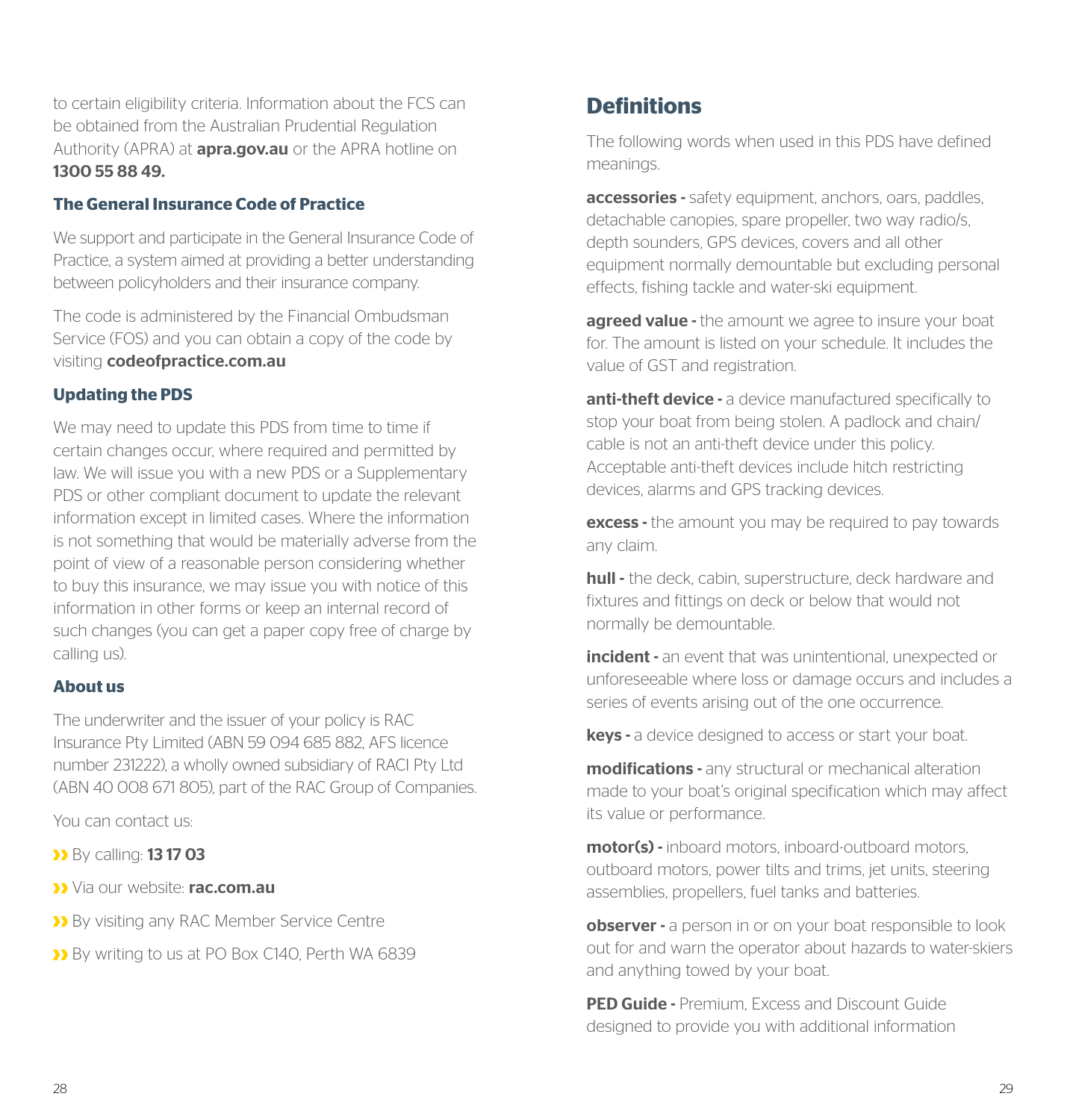regarding discounts, excesses and calculation of premiums that apply under your policy. It is available at rac.com.au or by calling **13 17 03**.

**period of insurance -** the length of time your policy provides cover as shown in your schedule.

policy - together this PDS, PED Guide, schedule and any Supplementary PDS we may issue.

**premium -** the amount you pay for your insurance. This includes GST and government charges.

race or racing - participating in an organised sailing competition with other boats over a designated distance or route.

sails - all sails, running rigging and protective covers, whether in use or not.

schedule - the document we give to you that shows the particular details regarding you and your boat and the insurance cover we have agreed to provide.

terrorism - includes but is not limited to the use of force or violence and/or threat, by any person or group of persons done for or in connection with political, religious, ideological or similar purposes including the intention to influence any government and/or to put the public, or any section of the public, in fear.

trailer - the trailer described on your schedule used to transport your boat and its winch including power winch.

water-skier - any person engaged in water-skiing.

water-skiing - includes water-skiing, barefoot water-skiing, skurfing, wakeboarding and/or a flotation device being towed by your boat (and only when using recognised and commercially manufactured equipment).

we. us. our - RAC Insurance Pty Limited.

**vou, your -** the person(s) or entity named as the policyholder on the schedule.

**your boat -** the boat described in your schedule and includes hull, motors, masts, spars, rigging, sails, trailer and accessories.

# **Financial Services Guide**

## **About this Financial Services Guide**

This Financial Services Guide provides you with information about RAC Distribution Pty Ltd (in this FSG defined as RAC Distribution, we or us) to assist you in deciding whether to use the financial services we provide. This FSG outlines the type of services and products we can offer you. It also explains how we are remunerated and includes details of our complaints handling procedures and how you can access them.

Any advice about the products we give you is of a general nature. We do not take into account your needs, specific objectives or financial position.

You can contact us:

- **By calling: 13 17 03**
- Via our website: rac.com.au
- By visiting any RAC Member Service Centre
- By writing to us at PO Box C140, Perth WA 6839

#### **Our services**

RAC Distribution are authorised by RAC Insurance Pty Limited (RAC Insurance) to offer you a range of financial services on RAC Boat Insurance including:

- Provide general product advice (advice that has not been tailored to your personal objectives, financial situation or needs).
- Arrange for the issue of RAC Insurance's products.
- **I** Issue RAC Insurance's products as its agent.
- **>>** Agree on policy variations requested by you.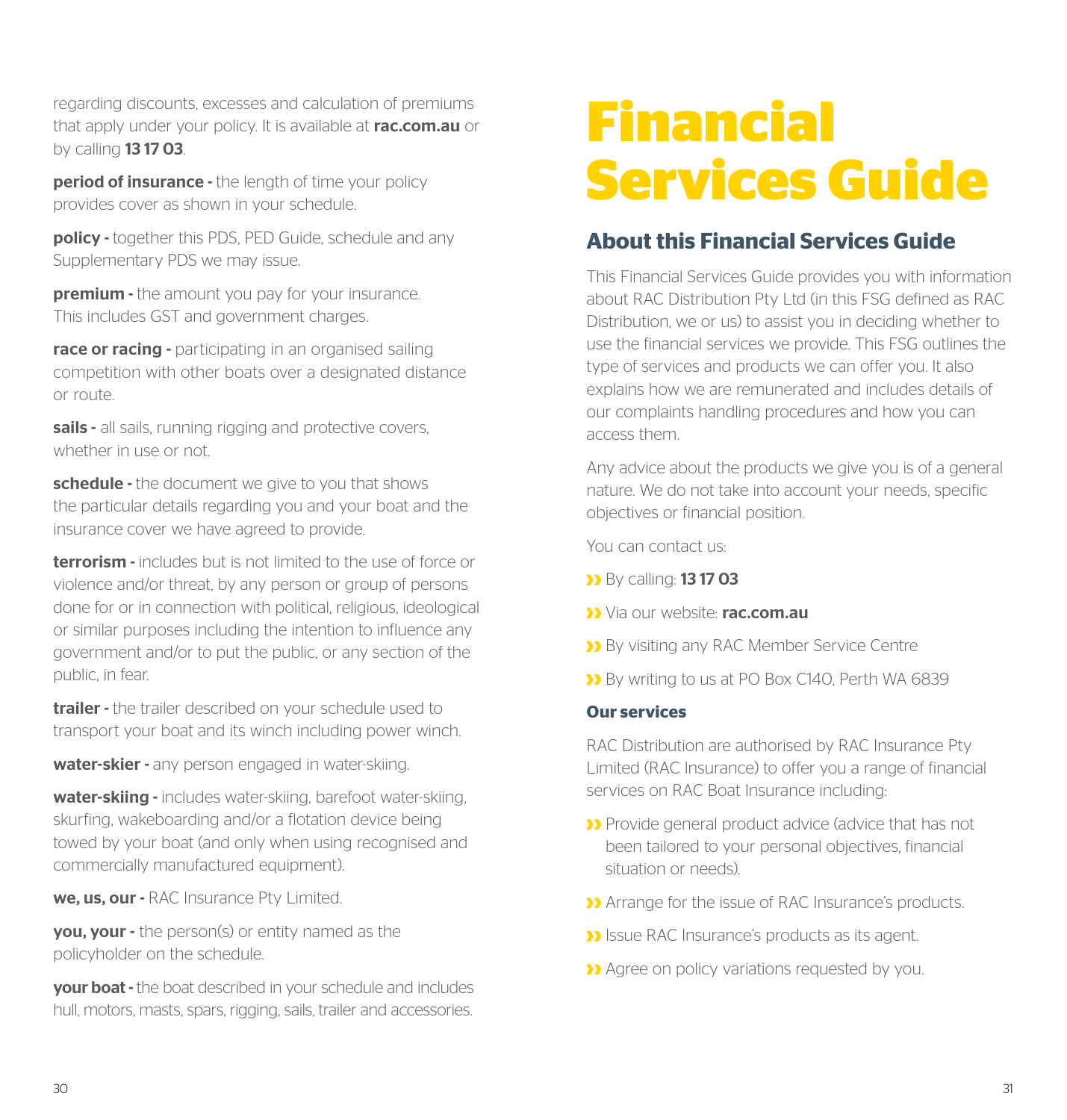#### **How we are paid**

RAC Distribution do not charge you a fee or commission for our services.

We operate under a fee for service arrangement based on the amount of time we spend providing sales and services on behalf of RAC Insurance. This fee is reviewed annually and is subject to change from time to time.

Employees of RAC Distribution receive a salary and operate under a performance based incentive scheme. On average, the bonus is unlikely to exceed 2% of the employees' annual salary.

You may, within a reasonable time after receiving this FSG and before any financial service is provided, request to obtain further information about the remuneration, fees and any benefit that may be paid to us for these services.

#### **Addressing complaints**

Customer satisfaction is a priority for us. If you have a complaint about the financial services we have provided, please follow the steps for resolution of complaints set out on page 26.

#### **Compensation arrangements**

RAC Distribution has professional indemnity insurance in compliance with the requirements of the Corporations Act 2001 and for the financial services outlined in this FSG. The professional indemnity cover extends to financial services provided by representatives who are no longer employed by us in that capacity but who provided such financial services at the time the loss, damages or breach of an obligation occurred.

## **Index**

### **A**

| accessories       |  |
|-------------------|--|
|                   |  |
|                   |  |
| agreed value      |  |
| anti-theft device |  |
|                   |  |

#### **C**

|--|--|--|

#### claims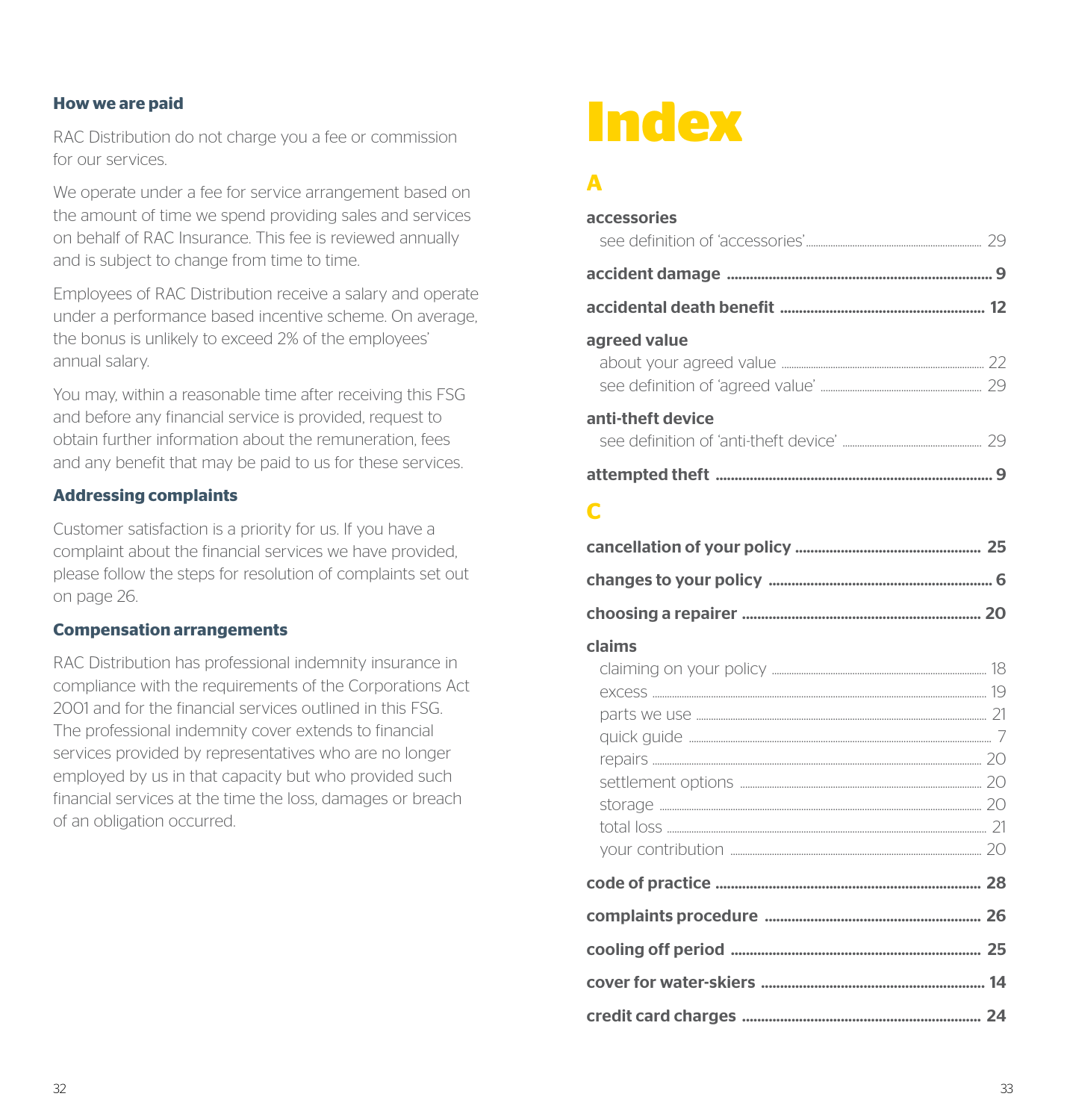## $\overline{\mathbf{D}}$

| discounts<br>see definition of 'PED Guide' and the contract of the 29 |  |
|-----------------------------------------------------------------------|--|
|                                                                       |  |

## $\mathsf{E}% _{0}\left( t\right) \equiv\mathsf{E}_{\mathrm{H}}\left( t\right)$

#### excess

| see definition of 'excess' |  |
|----------------------------|--|

### exclusions from cover

## F

## $\overline{\mathbf{G}}$

## $\mathbf H$

| hull |  |
|------|--|
|      |  |

## Î.

| incident           |  |
|--------------------|--|
|                    |  |
|                    |  |
| <b>instalments</b> |  |
|                    |  |
|                    |  |

## Ĵ

|--|--|--|

## $\mathbf K$

| keys                  |  |
|-----------------------|--|
|                       |  |
| theft or loss of keys |  |

## $\mathbf{L}$

## liability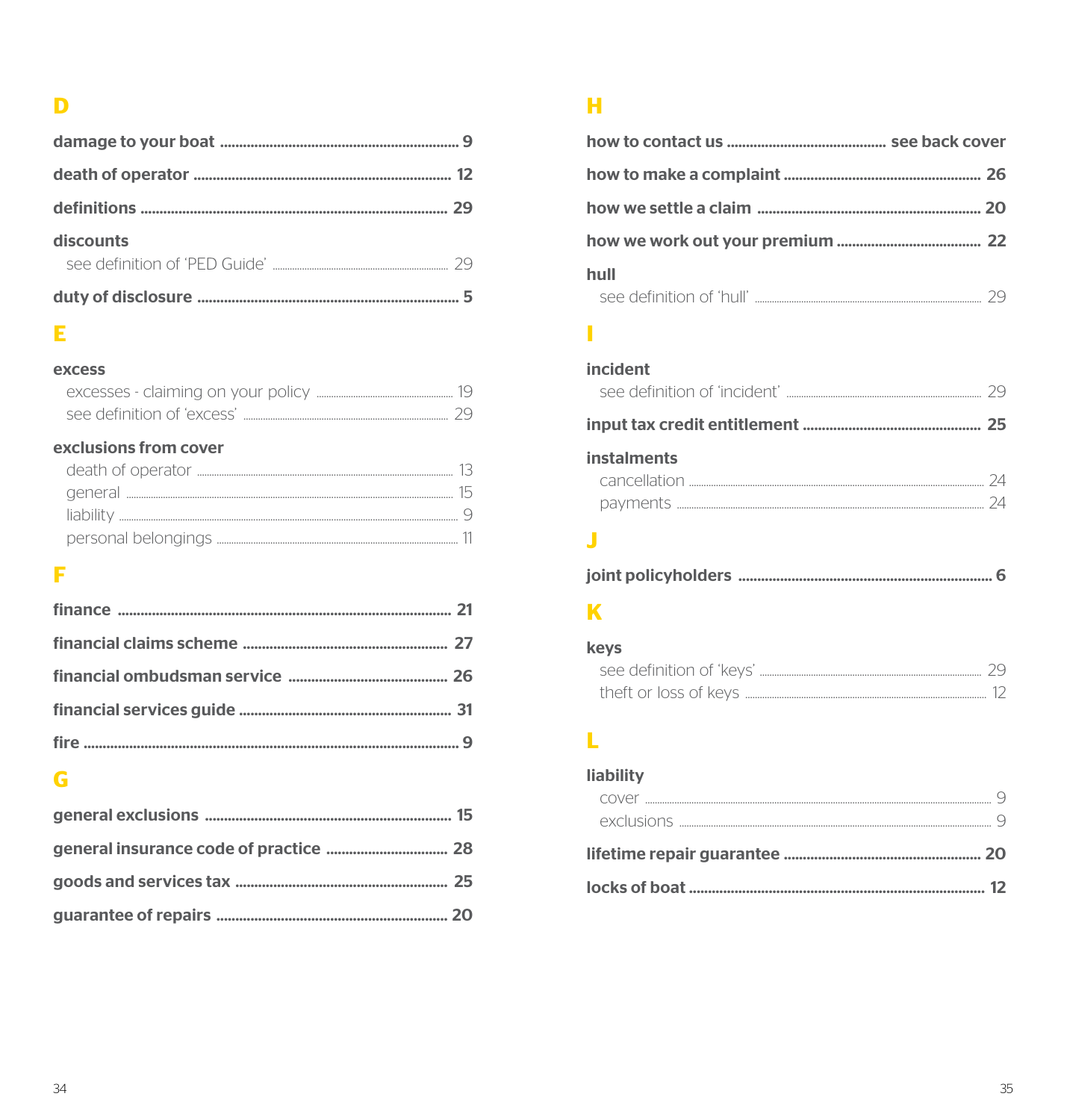## $\mathbf M$

| making a claim |  |
|----------------|--|
|                |  |
|                |  |
| modifications  |  |
|                |  |
| motor(s)       |  |
| N              |  |
|                |  |
|                |  |

## $\overline{O}$

#### observer

| optional benefits      |  |
|------------------------|--|
| sail boats when racing |  |

## 

#### $\mathbf{P}$

| <b>PED Guide</b>    |  |
|---------------------|--|
| period of insurance |  |
|                     |  |
|                     |  |

#### policy

## $\mathbf R$

| race or racing |  |
|----------------|--|
|                |  |
| repairs        |  |
|                |  |
|                |  |
|                |  |
|                |  |

## $\overline{\mathbf{s}}$

| sails                          |  |
|--------------------------------|--|
|                                |  |
| schedule                       |  |
|                                |  |
|                                |  |
|                                |  |
|                                |  |
| sum insured (see agreed value) |  |
|                                |  |
|                                |  |
|                                |  |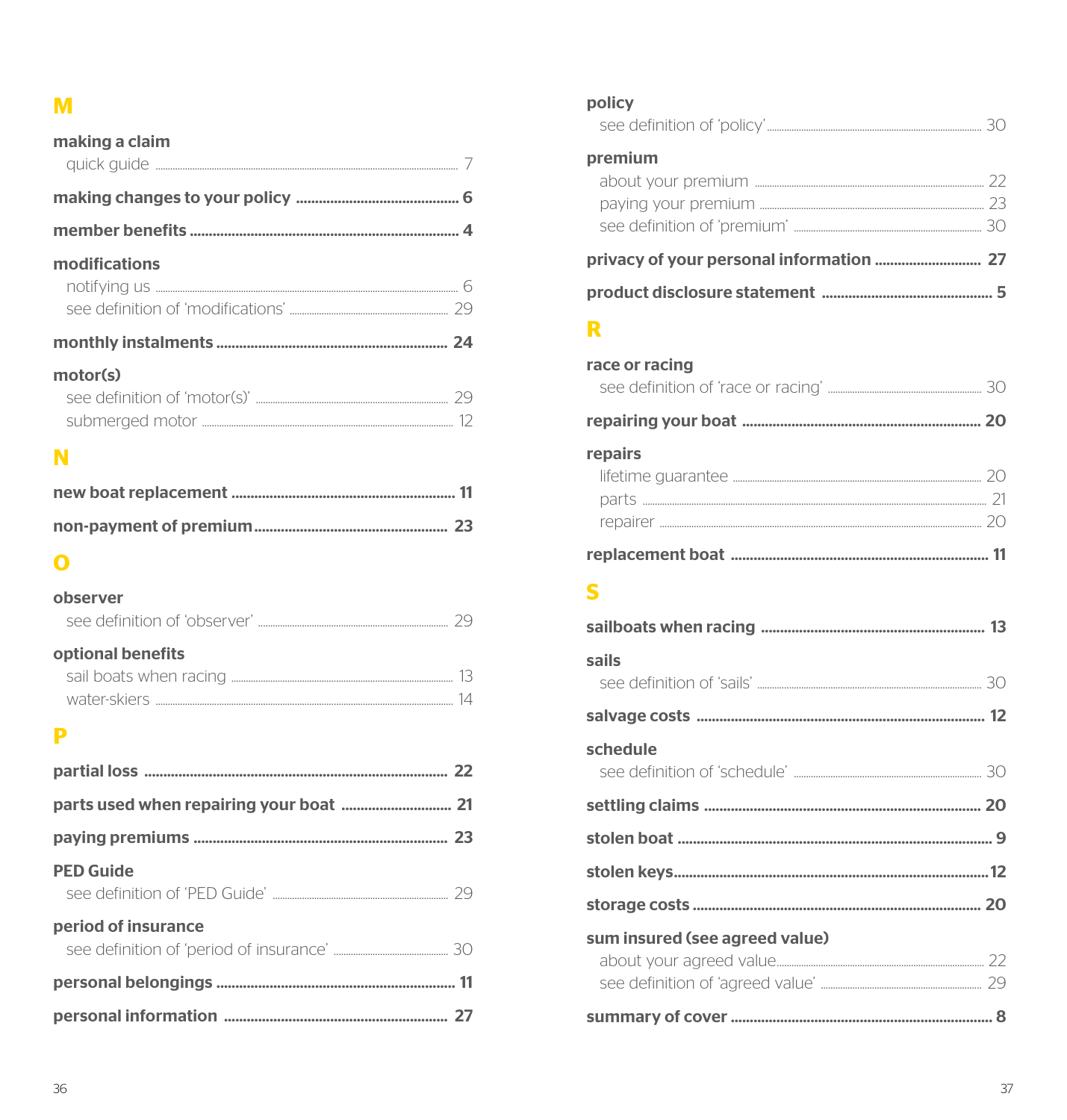## $\mathbf T$

| terrorism          |  |
|--------------------|--|
| theft of boat      |  |
|                    |  |
| total loss of boat |  |
|                    |  |
| trailer            |  |
|                    |  |
|                    |  |

## W

| water-skiing |  |
|--------------|--|
| water-skier  |  |

## Ÿ

#### your boat

|                         | 30 |
|-------------------------|----|
| your responsibilities   |    |
| claiming on your policy |    |